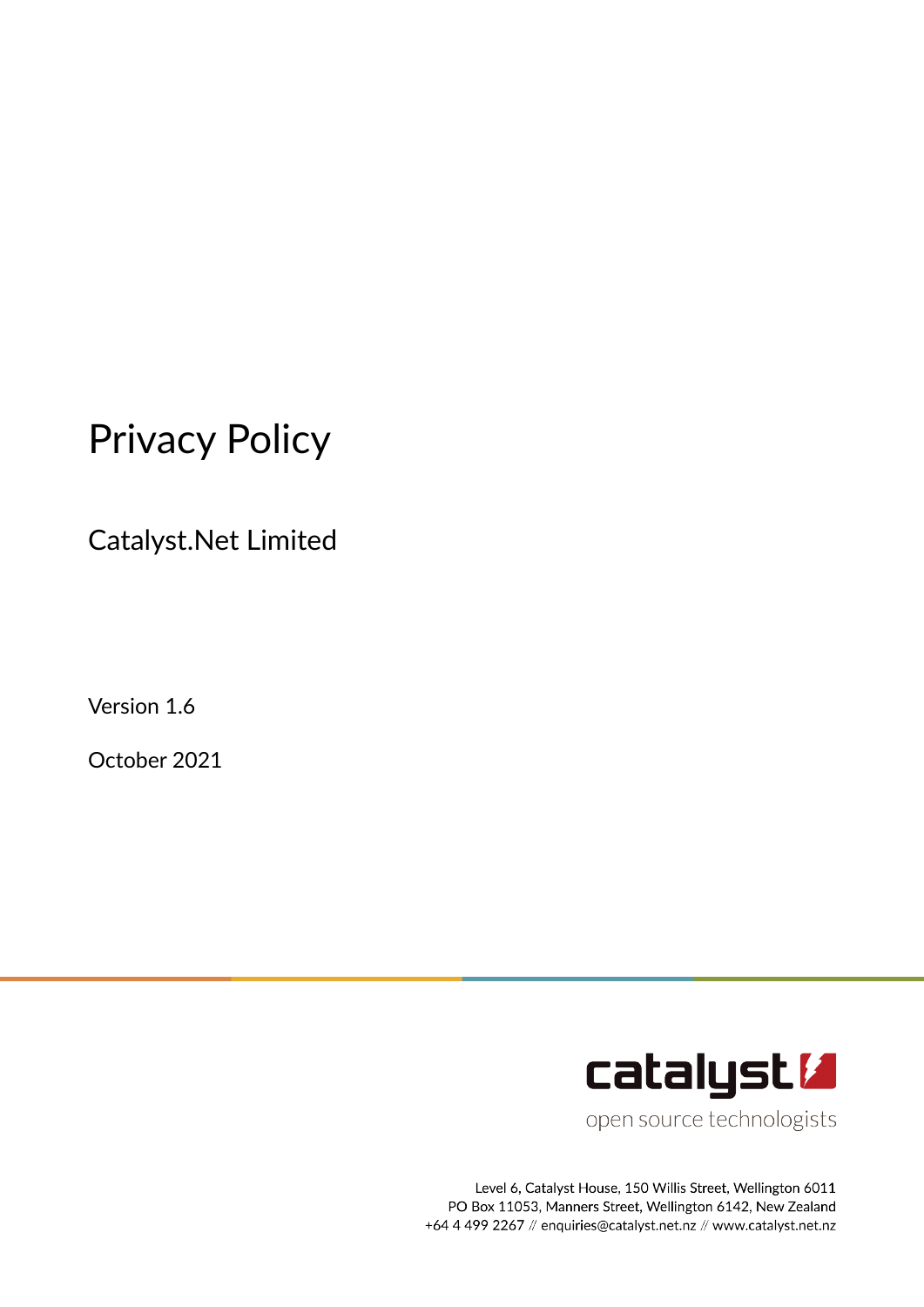## **1 Scope**

- 1.1. This privacy policy describes how Catalyst collects, uses, discloses, stores and gives access to Personal Information in accordance with the Privacy Act 2020 (the "**Act**"). In particular it sets out:
	- a. **From whom** Catalyst collects Personal Information;
	- b. **What** Personal Information Catalyst collects;
	- c. **How** Catalyst collects Personal Information;
	- d. **Why** Catalyst collects Personal Information;
	- e. **How** Catalyst **uses** Personal Information;
	- f. **How** Personal Information can be **accessed** and **corrected**; and
	- g. **What** happens in the event of a Privacy Breach.
- 1.2. Any questions about this privacy policy may be directed to:

The Privacy Officer Level 6, Catalyst House, 150-154 Willis Street, Wellington, New Zealand [legal@catalyst.net.nz](mailto:legal.correspondence@catalyst.net.nz)

#### **2 From Whom Catalyst Collects Personal Information**

- 2.1. Catalyst collects Personal Information from individuals with whom it interacts, including:
	- a. Catalyst's clients and their employees, contractors and agents;
	- b. Catalyst's employees, contractors, agents and job applicants; and
	- c. Members of the public who visit Catalyst's premises or websites.

#### **3 What Personal Information Catalyst Collects**

3.1. The Personal Information that Catalyst collects may include your name, email address, physical address, telephone number, Image, billing information, Client Information and any other information supplied by you to Catalyst in the course of your interaction with us.

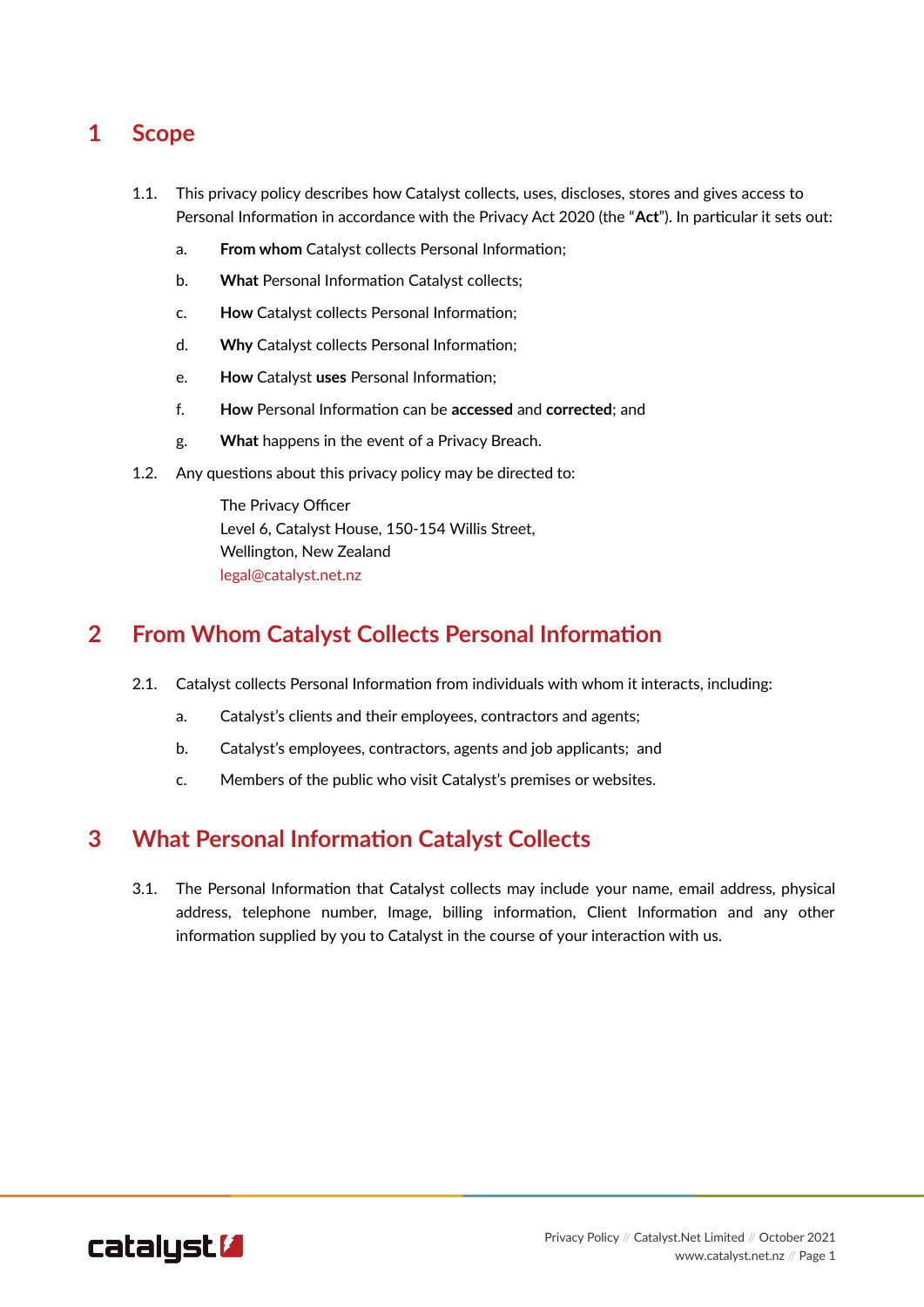## **4 How Catalyst Collects Personal Information**

- 4.1. Catalyst may collect Personal Information about you in the following ways:
	- a. When you provide information directly to us, whether in person, over the phone, via email or the postal system, via SMS message or other means of communication;
	- b. When you use our services;
	- c. When Personal Information is supplied to us by a third party;
	- d. When you visit our website we may collect your Client Information via a Data Collection Tool; and
	- e. When you visit our Premises we may collect your Image (and in some cases for security purposes, sound recordings) via CCTV cameras.

#### **5 Why Catalyst Collects Personal Information**

- 5.1. Catalyst collects Personal Information for the purposes of:
	- a. Providing services to you;
	- b. Administering our business; and
	- c. Ensuring the physical and digital security of you, our clients, visitors, staff and our Premises.

#### **6 How Catalyst Uses Personal Information**

- 6.1. Catalyst uses Personal Information to effect the above purposes.
- 6.2. The circumstances in which Catalyst may disclose Personal Information include:
	- a. Where you consent to the disclosure;
	- b. Where the disclosure is required to effect the above purposes; or
	- c. Where the disclosure is required by law.
- 6.3. Catalyst stores Personal Information:
	- a. In our IT or physical infrastructure for as long as is reasonably necessary to effect the above purposes; and
	- b. In the case of CCTV Images or sound recordings, in our IT infrastructure for no longer than three (3) months (except where necessary).
- 6.4. Personal Information may be subject to the following security measures:
	- a. User authentication and authorisation;
	- b. Network and at-rest encryption;
	- c. Patching and vulnerability management; and

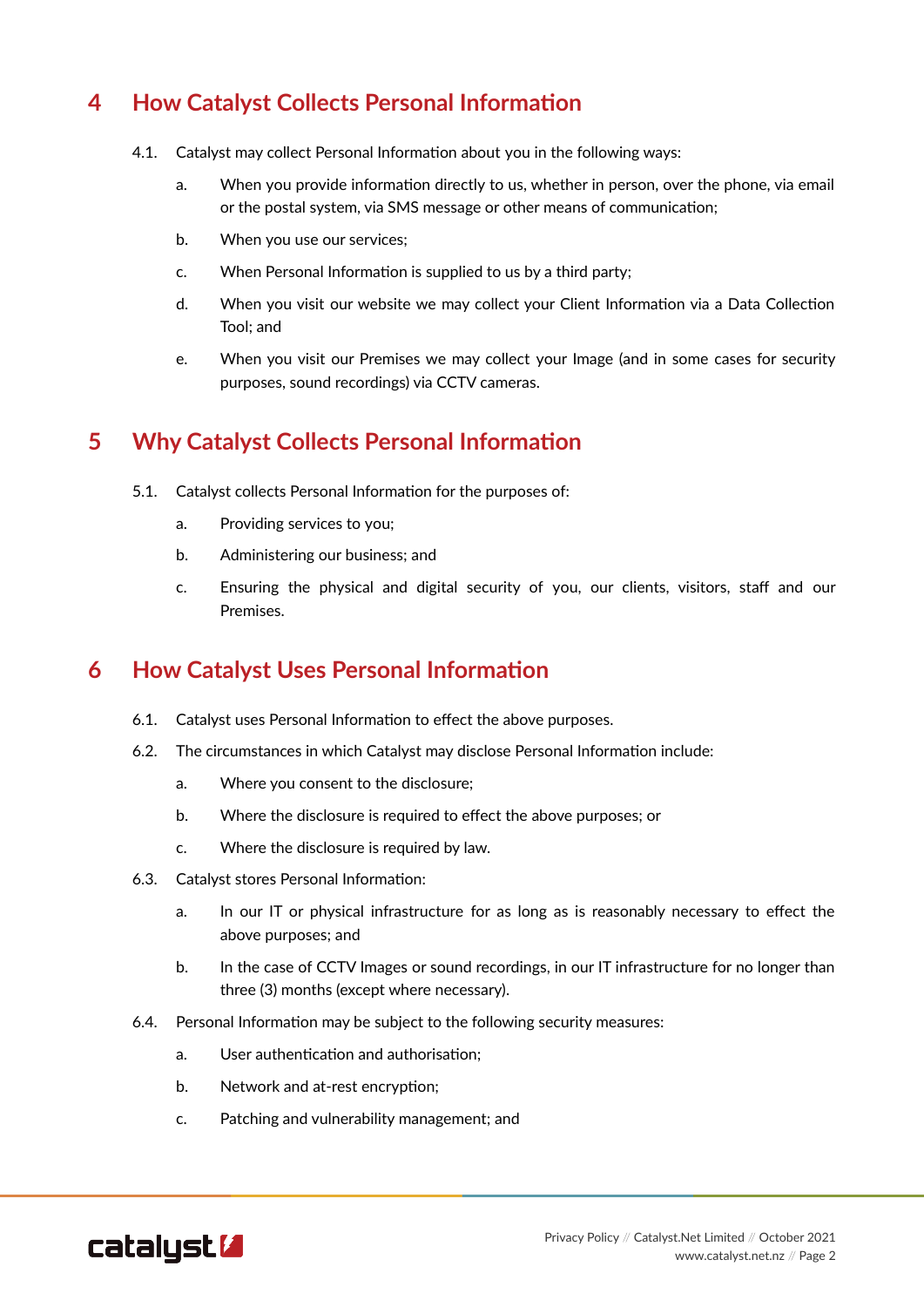d. Physical security protocols.

## **7 How Personal Information Can Be Accessed and Corrected**

7.1. You may access and submit corrections to your Personal Information by contacting us directly by any means set out at clause 1.2.

### **8 What Happens in the Event of a Privacy Breach**

- 8.1. In the event of a Privacy Breach, Catalyst will:
	- a. In the case of a Notifiable Privacy Breach:
		- i. notify the affected individuals and organisations, including (if appropriate) law enforcement organisations; and
		- ii. notify the Office of the Privacy Commissioner;
	- b. Attempt to mitigate the extent and consequences of the breach;
	- c. Attempt to remedy the situation, as appropriate in the circumstances; and
	- d. Review the breach and Catalyst's processes and procedures with a view to minimising the risk of a similar breach occurring in the future.

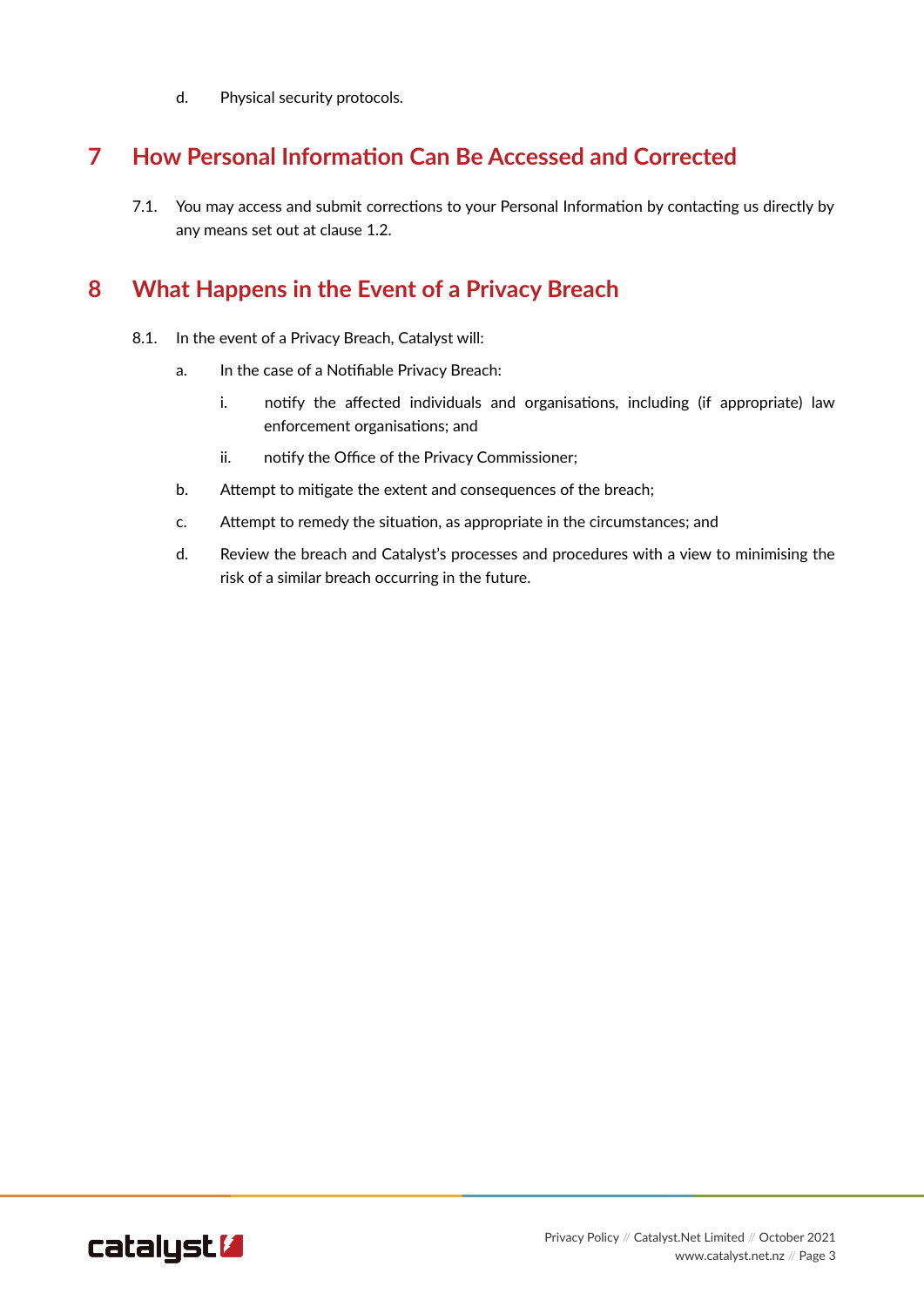#### **Schedule 1: Interpretation**

In this Privacy Policy, unless the context otherwise requires:

"**Catalyst**" means Catalyst.Net Limited, a duly incorporated company with the company number 952897 and having its registered office at Level 6, Catalyst House, 150-154 Willis Street, Wellington, New Zealand. For the avoidance of doubt, the term includes Catalyst's agents where applicable.

"**CCTV**" means closed-circuit television.

"**Client Information**" is Personal Information relating to Your computer system and online behaviour, and includes information about Your IP Address, device and usage of our website or services.

"**Data Collection Tool**" means technology enabling the collection, measurement, analysis and reporting of data, and includes weblogs and analytics tools.

"**Image**" means the representation of your likeness, whether in physical or digital form, and includes a film or digital recording.

"**IP Address"** means internet protocol address.

"**IT**" means information technology.

**"Job Applicant"** means a person who has submitted an application for a job at Catalyst.

"**Notifiable Privacy Breach**" means a privacy breach that it is reasonable to believe have caused serious harm to an affected individual or individuals or is likely to do so.

"**Personal Information**" means information about an identifiable, live natural person.

"**Privacy Breach**" means: (a) unauthorised or accidental access to, or disclosure, alteration, loss or destruction of personal information held by Catalyst, or (b) an action that prevents Catalyst from accessing personal information held by it either on a temporary or permanent basis.

"**Privacy Policy**" means this privacy policy.

"**Premises**" means any building or place owned or leased by Catalyst or any of its Related Companies, and includes the public and semi-public areas adjoining those buildings or places.

"**Related Company**" has the meaning given in section 2(3) of the Companies Act 1993.

"**SMS**" means the short message service component of a communication system.

"**You**" means an individual whose Personal Information is the subject of this Privacy Policy; and "your" has a corresponding meaning.

For the purposes of interpretation and construction of this Privacy Policy: